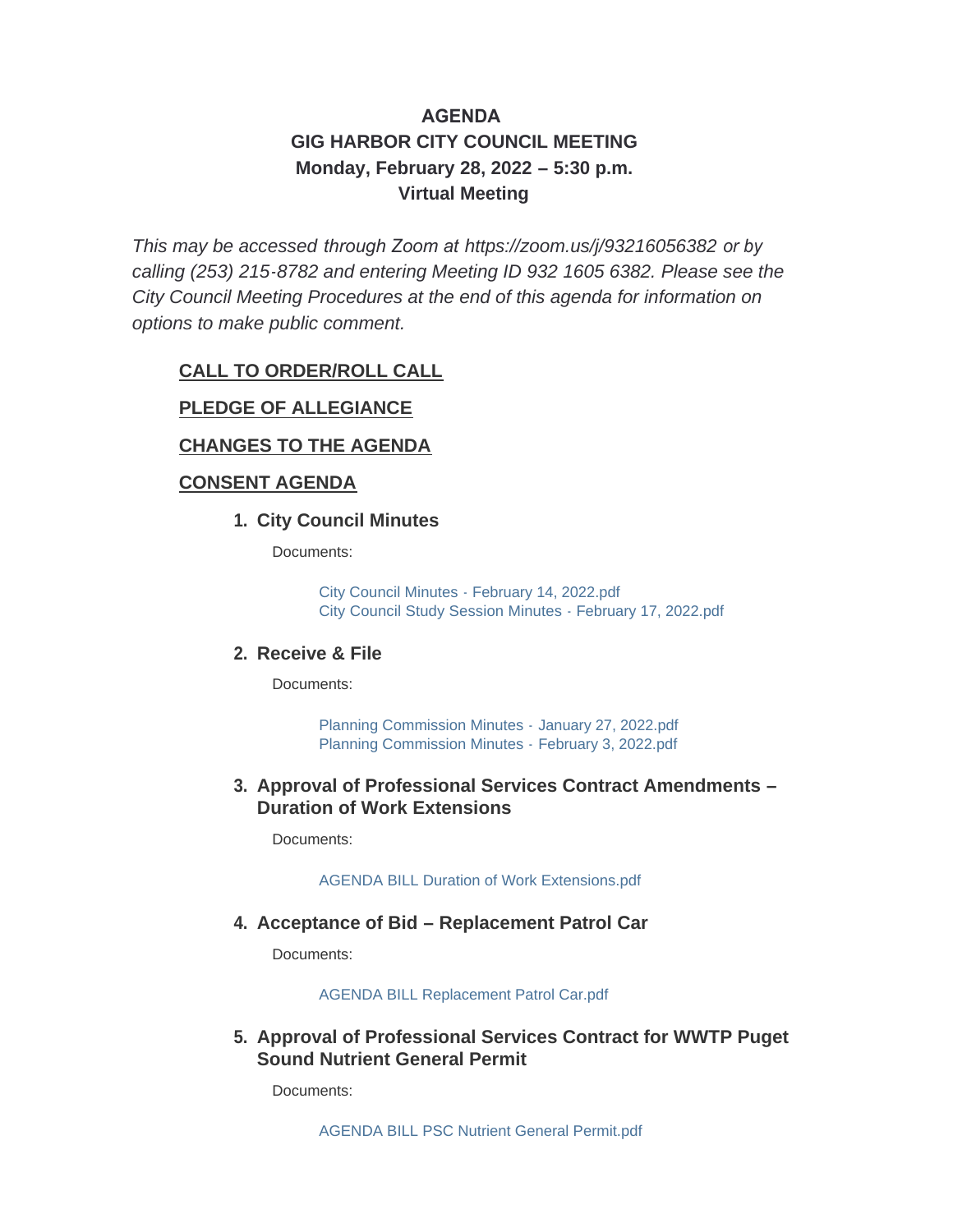## **Approval of Vouchers 6.**

Check numbers 97287 through 97375 and ACH payments in the amount of \$335,279.33

#### **PRESENTATIONS**

#### **Red Cross Month Proclamation 1.**

Documents:

[Red Cross Month 2022.pdf](http://www.cityofgigharbor.net/AgendaCenter/ViewFile/Item/804?fileID=1796)

## **MAYOR'S REPORT**

### **CITY ADMINISTRATOR'S REPORT**

### **PUBLIC COMMENT ON NON-AGENDA ITEMS**

### **OLD BUSINESS**

**Second Reading and Adoption of Ordinance 1482 Storm 1. Code Revisions**

*Suggested motion: Move to approve Ordinance 1482*

- a) Report: Public Works Director Jeff Langhelm
- b) Clarifying questions from Council
- c) Public comment
- d) Council deliberation and action

Documents:

#### [AGENDA BILL Ordinance 1482.pdf](http://www.cityofgigharbor.net/AgendaCenter/ViewFile/Item/808?fileID=1801)

#### **NEW BUSINESS**

## **Public Hearing: 2022 Comprehensive Plan Amendment 1. Docket**

*Suggested motion: Move that the four proposed Comprehensive Plan amendments, as presented on the 2022 Docket, be processed during the current annual amendment process consistent with the procedures provided in Gig Harbor Municipal Code Chapter 19.09.*

- a) Report: Principal Planner Carl de Simas
- b) Clarifying questions from Council
- c) Public comment
- d) Council deliberation and action

Documents: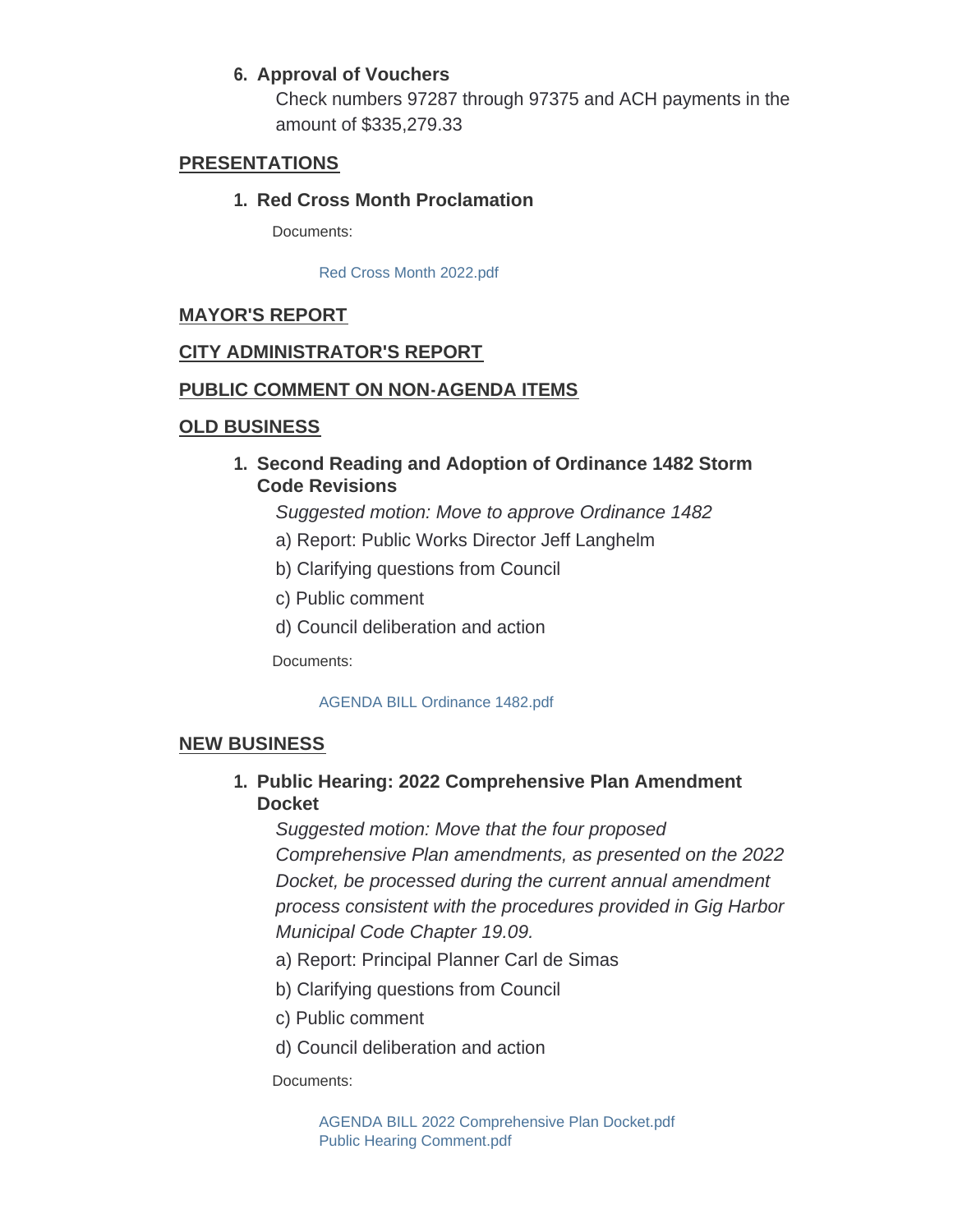## **Resolution 1234 Adopting the 2022 Parks, Recreation and 2. Open Space (PROS) Plan**

*Suggested motion: Move to approve Resolution 1234*

- a) Report: Parks Manager Matthew Keough
- b) Clarifying questions from Council
- c) Public comment
- d) Council deliberation and action

Documents:

[AGENDA BILL Resolution 1234.pdf](http://www.cityofgigharbor.net/AgendaCenter/ViewFile/Item/810?fileID=1803)

## **COUNCIL REPORTS / COMMENTS**

- **Proposed change to GHMC Chapter 2.04.030 Related to 1. Council Meeting Agendas – Councilmember Woock**
- **Proposed change to Council Procedures Related to Public 2. Comment – Councilmember Woock**

### **ANNOUNCEMENT OF UPCOMING MEETINGS**

Documents:

[Agenda Planning Schedule.pdf](http://www.cityofgigharbor.net/AgendaCenter/ViewFile/Item/798?fileID=1805)

## **ADJOURN**

## **PUBLIC COMMENT & DECORUM**

The City Council desires to allow a maximum opportunity for public comment. However, the business of the City must proceed in an orderly, timely manner. The purpose of a Council meeting is to conduct the City's business; it is not a public forum. The Open Public Meetings Act does not require that members of the public be allowed to participate or speak.

Public comment may be made remotely via Zoom or by phone during designated portions of the meeting. To speak during the meeting, press the Raise Hand button near the bottom of your Zoom window or press \*9 on your phone. Please refrain from raising your hand until the Mayor has announced that she has opened the public comment portion of the meeting. Your name or the last three digits of your phone number will be called out when it is your turn to speak. When using your phone to call in, you may need to press \*6 to unmute yourself. All speakers will have up to three minutes to speak.

Instead of speaking live, you may submit comments in writing by email before the meeting. Your comments must be provided to the City Clerk by 3:00 p.m. on the day of the meeting. All written comments must be able to be read in 3 minutes or less to be included in the record and must state "FOR PUBLIC COMMENT" in the